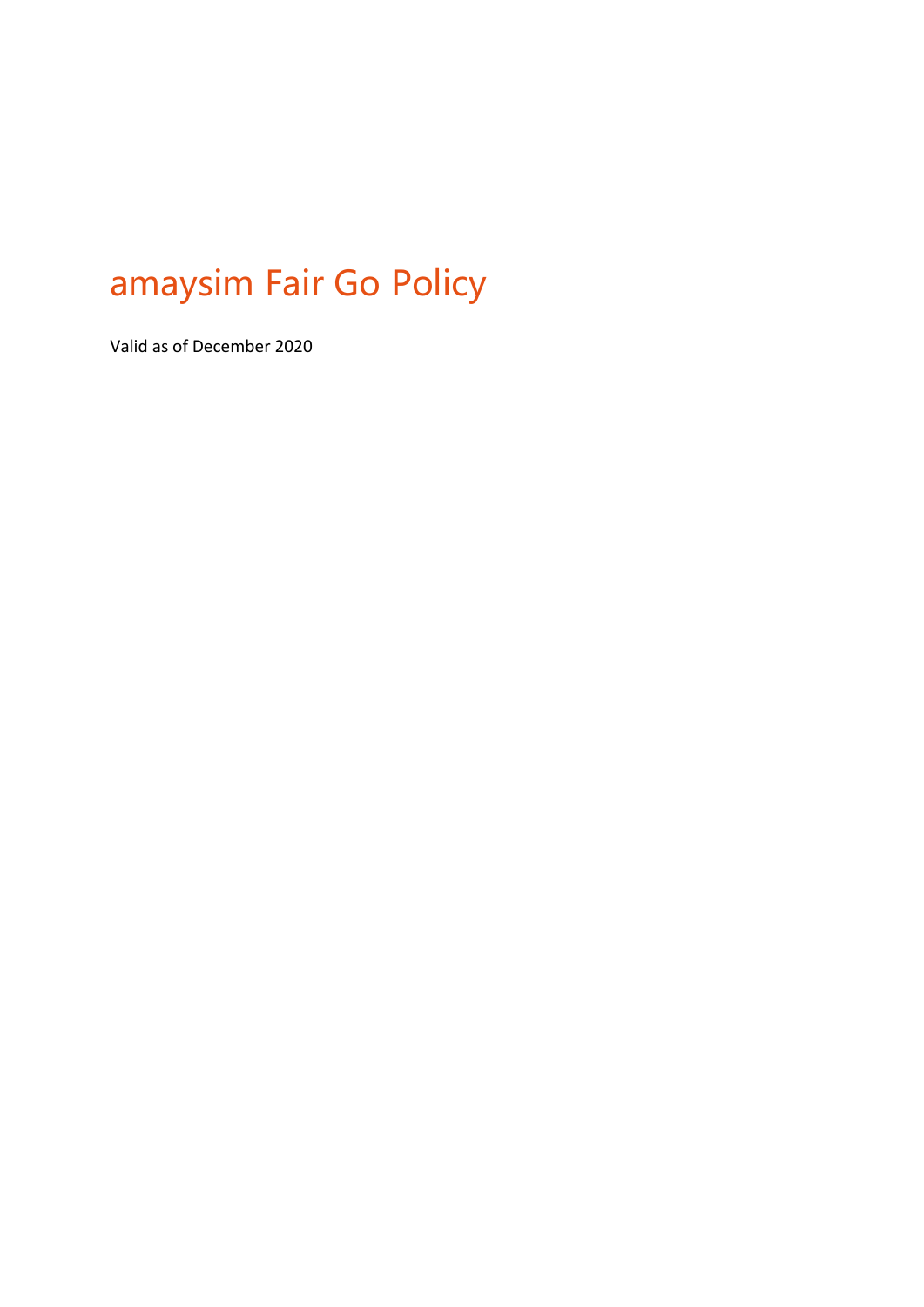

## **Table of Contents**

| 1. | <b>ABOUT THIS POLICY</b>        | $\mathcal{P}$ |
|----|---------------------------------|---------------|
| 2. | <b>SERVICE</b>                  |               |
| 3. | <b>PERSONAL USE</b>             |               |
| 4. | UNREASONABLE USE                |               |
| 5. | <b>UNACCEPTABLE USE</b>         | 3             |
| 6. | <b>BREACH OF FAIR GO POLICY</b> | 4             |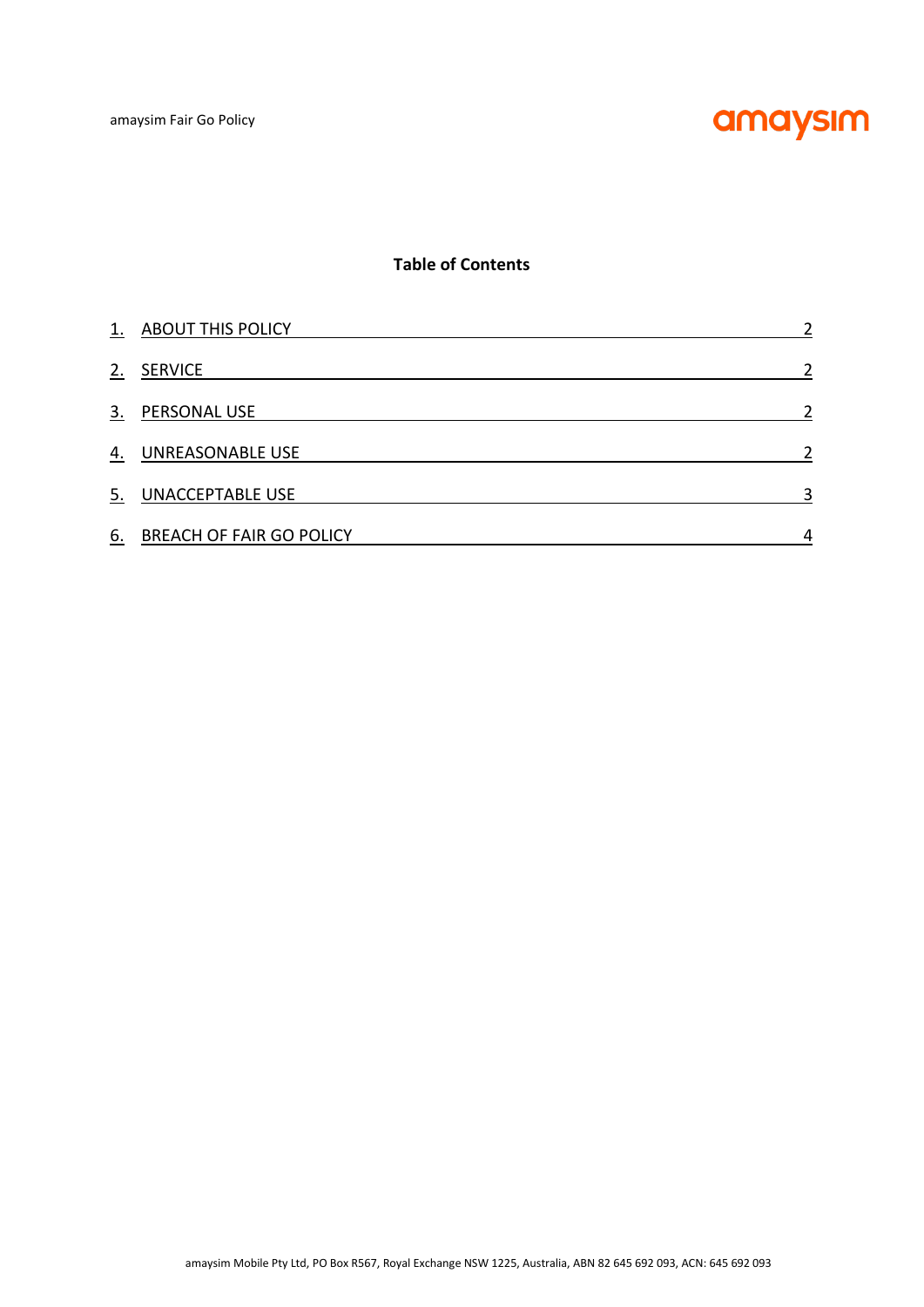## **anne vsim**

#### **1. About this Policy**

This Fair Go policy has been created so that amaysim can continue to provide high quality low cost mobile services to all of our customers.

## **2. Service**

Service means the telecommunication service amaysim provides for Post-paid and Pre-paid customers.

#### **3. Personal Use**

All of our amaysim products and services are for personal use only (see the terms and conditions which apply to each product and service). Personal use means that an individual person uses our products and services only for private use and in a manner which is reasonable and acceptable. Use of amaysim services for business purposes – including carrying out the operations of large groups and organisations - falls outside personal use and is prohibited.

## **4. Unreasonable Use**

Unreasonable use occurs where usage activity adversely affects any part of amaysim's network or amaysim's host carrier's network or adversely affects the ability of other amaysim customers to use a service, where a service is used in connection with a device that switches or reroutes calls to or from any part of amaysim's network or any part of amaysim's host carrier's network, or where we have reason to believe that a product or service is being used for fraudulent purposes.

Some examples of unreasonable use of our service include but are not limited to:

- Leaving a call connection open for purposes unrelated to making a call, or while in an unattended state for a prolonged period of time eg. as a baby monitor
- Using our service for mass distribution to a large number of recipients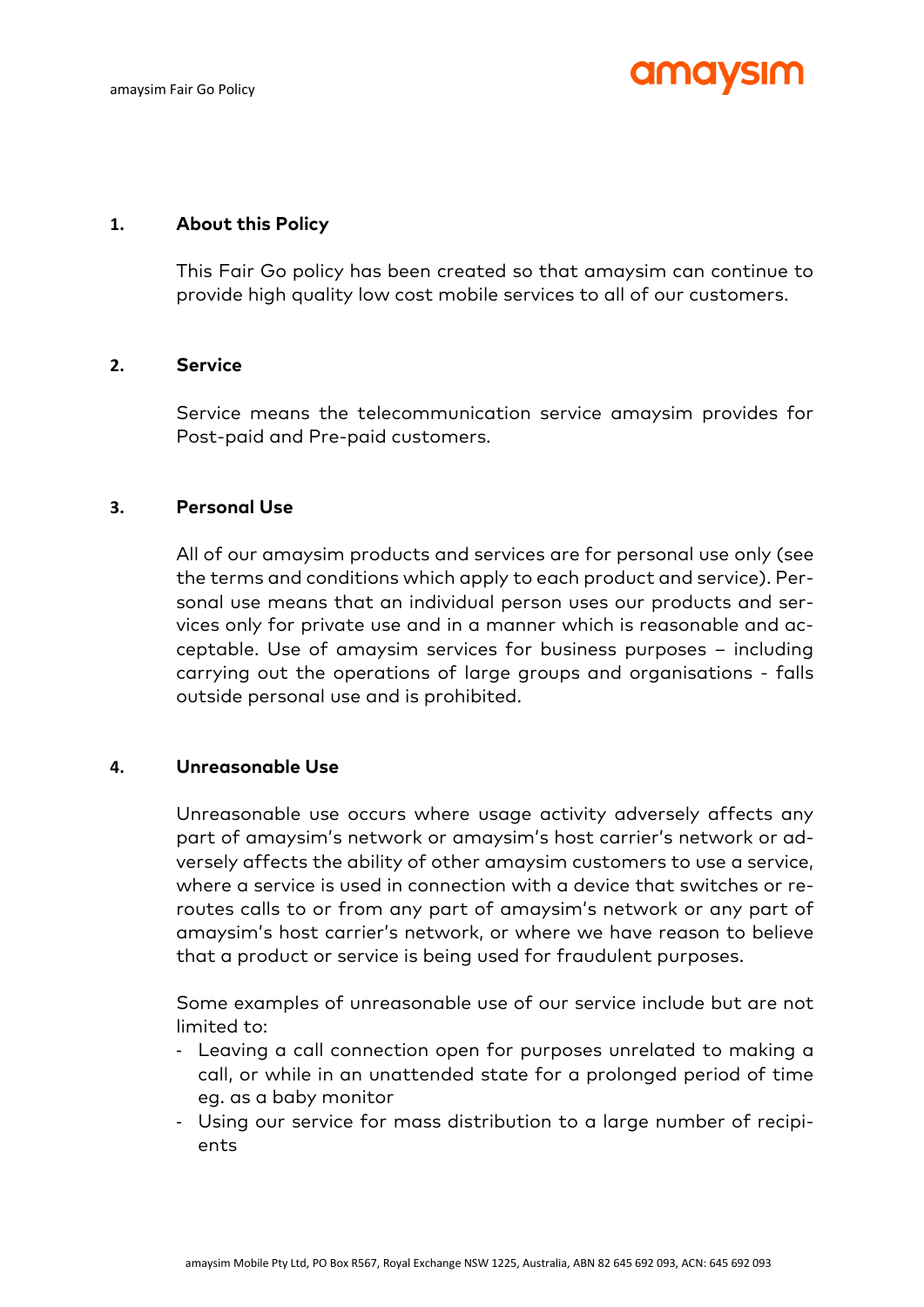- Using our service to provide call centre services, to carry out telemarketing, for back to base services, wholesaling any service, SIM boxing, arbitrage or for other business use

**amavsım** 

- Misuse of free calls or texts to amaysim's 567, 568, 321 or 569 numbers
- The use of calling cards, dialling applications or apps, or VoIP services, where the call is switched or re-routed to another destination, service or number
- Calling 13xx or 18xx numbers to make indirect calls through other providers.

## **5. Unacceptable Use**

Unacceptable use of our service is improper interference with another person's use of our service, use for an illegal or unlawful purpose or use of any equipment or device (including SIM cards) which have not been approved by us.

Some examples of unacceptable use of our service include but are not limited to:

- providing us with false user information
- sending unsolicited or unwanted commercial electronic messages
- gaining improper access to another person's private or personal information
- distributing or making available indecent, obscene, offensive, pornographic, illegal or confidential material
- defaming, harassing or abusing anyone or violating their privacy
- contravening any applicable law
- communicating with emergency service organisations without an emergency
- distributing or making available material that is misleading or deceptive as to your identity
- infringing any person's intellectual property rights, including copyright
- monitoring data or traffic on any network or system without the authorisation of the owner of the network or system to do so
- obtaining or attempting to obtain unauthorised access to any computer, system or network
- seeking to compromise the security or interfere with the operation of our service or any other computer, system or network.